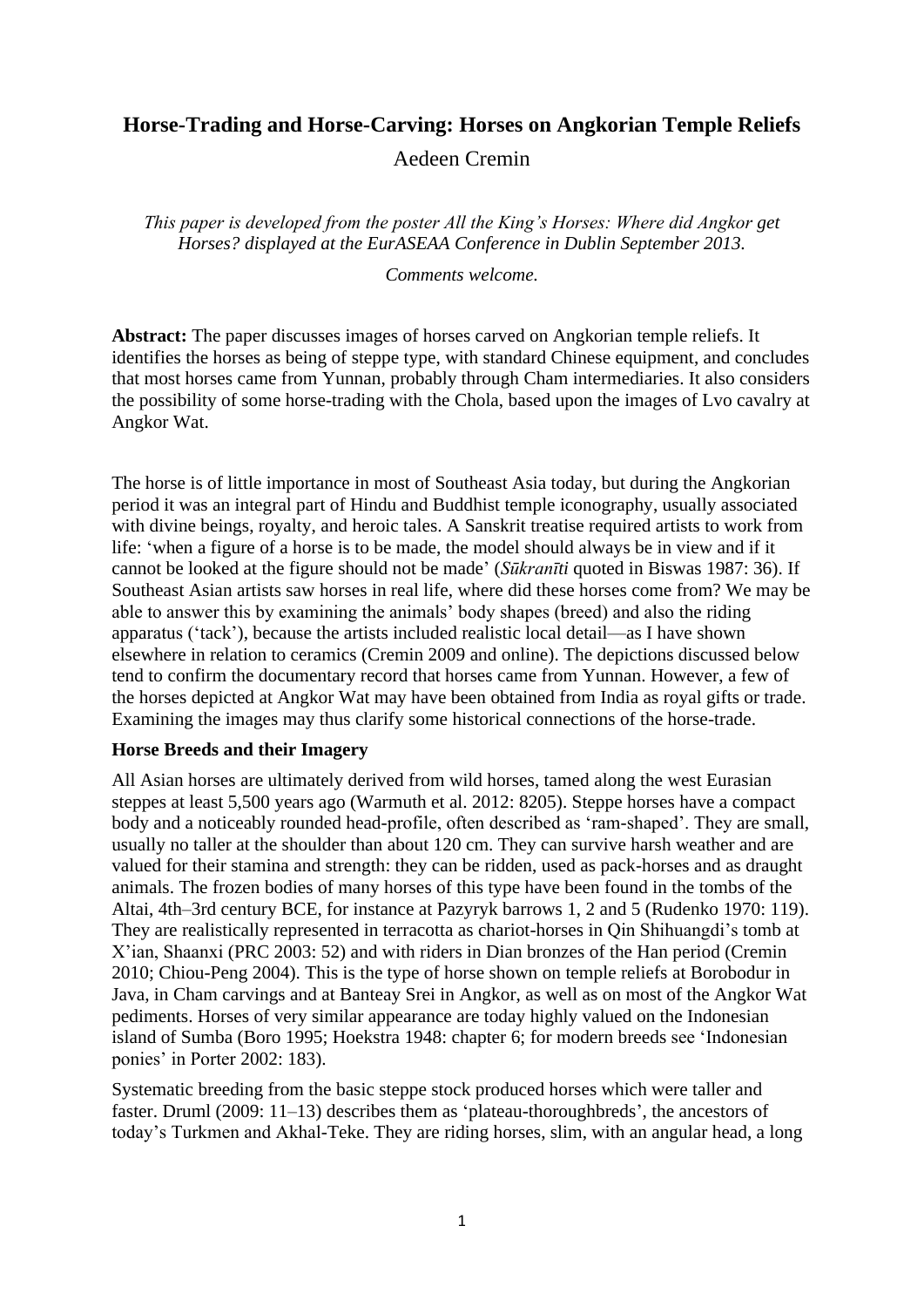neck, back and lower legs, and have characteristically short hair, sometimes with a metallic glint. There are good examples from the Altai, with one horse taller than 150 cm in Kurgan 11 at Berel', Kazakhstan (Francfort et al. 2000: 16). At Pazyryk, Rudenko (1970: 56, 58, 119) recorded several 'thoroughbreds', noting that the 'majority were chestnut and brown, sometimes with gold hues'. In life they had received special treatment, for their hooves did not exhibit the same traces of malnutrition as those of the 'herd horses' and they were retained though old or, in one case, lame. Rudenko's view was that these were elite horses as they were found only in the wealthier burials. Similar findings have been made in the more recent excavations at Arzhan 2 in Tuva (Parzinger et al. 2004).

Representations of such 'thoroughbreds' are well-known in Greco-Scythian art, as on the Chertomlyk silver-gilt amphora or the Solokha gold comb and silver-gilt bowl, all now in the Hermitage Museum (Piotrovsky et al. 1986: 128–129 and 158–159). In China they are seen in Han-period figurines, with a ram-shaped profile in gilt-bronze at Mao Ling, Shaanxi (Michaelson 1999: 44), but more frequently with a notably angular profile, for example in bronze at Leitai in Gansu and Xushui in Hebei, or in terracotta at Yangjiawan, Shaanxi (PRC 2003: 57, 65; Shaanxi History Museum n.d.: 62; Yang Peijun 1996: 88–89). A later and very striking depiction of this type can be seen on the murals from the late 6th-century tomb of Lou Rui at Taiyuan, Shanxi, now in the Shanxi Institute of Archaeology (Müller 2009: 188, plate 55).

The horses depicted in early Indian art are also of 'plateau-thoroughbred' type but they seem to be generally smaller (Van der Geer 2008: 239–246). They can be seen on the 2nd-century BCE Gondal bronze vase or the 2nd-century CE Amaravati stupa carvings, both now in the British Museum (Rapin 1996: 67–71; Dehejia 1997: 71–73). Horse-breeding became of considerable interest to Indian rulers and is discussed in Kautilya's *Arthashāstra* (II.30) which says that the best horses come from the Punjab and further northwest (Biswas 1987: 35–36; Chakravarti 2009: 148–149; for Punjab in the later period see Digby 1971: 26–28). The breeds which today most resemble the Indian animals of the first millennium CE are mountain horses, especially those of Tibet, where expert knowledge of horses and horsebreeding dates from at least the 10th century CE (Maurer and Driesch 2006: 355; for modern breeds see 'Bhotia pony' and 'Tibetan ponies' in Porter 2002: 169, 204).

Druml (2009: 13–15) identifies a third breed which he calls 'representational', intended to display a ruler's power and strength. They are large, heavily-built with a short but broad back and a ram-shaped profile, thus closer in that respect to the steppe horse than to the plateauthoroughbreds. They are prized for their distinctive markings or unusual colours, such as dappled or white. This is the type most commonly shown in Tang ceramics, paintings and carvings (e.g. Kubin 2009: plates 58–63). It is particularly well seen on the six limestone panels formerly around the mausoleum of the Taizong Emperor, Li Shimin, at Zhaoling; four of the panels are now in the Shaanxi Provincial Museum and the other two are in the University of Pennsylvania Museum. Each panel shows a horse which is named and praised in an accompanying poem, recalling his service to Li Shimin in various battles between 619 and 622 CE (PRC 2003: 92–93). Javanese, Cham and Khmer temple reliefs never show this type of horse. However the 12th-/13th-century statue of Balāha in the centre of Neak Pean, Angkor, has a ram-shaped profile, a thick neck and a broad back (Roveda 2005: 270, 272, fig. 6.168 and 409, fig. 10.502; Goloubew 1927, pl. XVIII a–b, available online).

#### **Value and Meaning of Horses**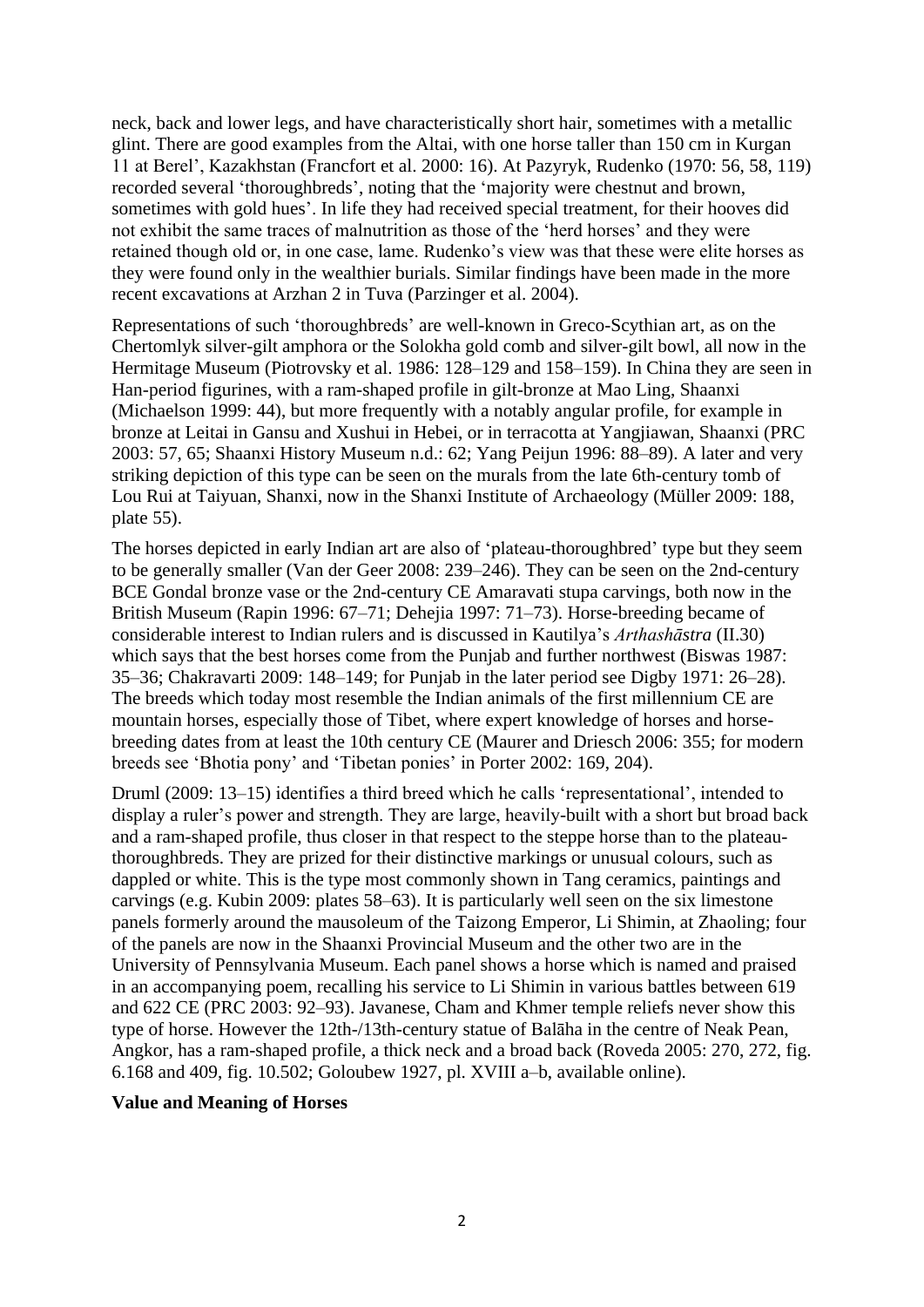A strong bond between horse and rider is the stuff of legend: Alexander the Great founded a town in memory of his Bucephalos, killed at the battle of the Hydaspes in 326 BCE (Arrian, *Anabasis* 5b.19, in McCrindle 1896: 110, online). The horse Kanthaka died of grief when Siddharta sent him away (Biswas 1987: 32–33). There is no evidence that the Angkorian kings had any such attachment, probably because they rode elephants rather than horses. However, the wedding gift of a horse and saddle received in the 11th century by a high official from his bride, Me Sok, a granddaughter of Suryavarman I, indicates that horses were associated with the elite among the Khmer, as elsewhere (Ta Kam inscription K 245, line 9, Jenner online). Their value in that same century might be gauged from the Sdok Kak Thom inscription where a wealthy foundation was to be endowed with 1,000 cows, 200 elephants and 100 horses (K 235D, line 69, Jenner online). If these figures are realistic, rather than literary licence, one horse may have been worth two elephants or, more likely, this number was sufficient for the temple's requirements.

Images seem to be the only physical evidence for horses in Southeast Asia. Unlike central China, where horses were deposited in funerary contexts as early as the Shang period (Linduff 2006: 304), no burials of horses have been recorded in Southeast Asia (Dougald O'Reilly, pers.comm. 2011). Neither have any horse-trappings have been reported. While there was no great need for horses when elephants and buffalo were easily available, the Southeast Asian elites would have been aware of their existence from both Brahmanical and Buddhist literature (Biswas 1987: 26–35) and would have encountered them through Buddhism, which may justly be said to have spread on horseback (Neelis 2011; Chakravarti 2009: 150–151). The horse may thus at first have been valued less for its practical utility than for its religious associations.

The earliest representation of horses in the Khmer world is as a *Vājimukha,* horse-headed divinity or guardian (Jessup and Zephir 1997: 162, 178). There are two magnificent statues of this being who has a human body, slightly under life-size, and the head of a ram-headed horse, realistically observed. The smaller (135 cm), in early 7th-century Phnom Da style, was found near Kuk Trap village, Kandal, and is now in the National Museum, Phnom Penh. The taller (146 cm), in mid-10th-century Pre Rup style, comes from the former royal capital at Sambor Prei Kuk, Kampong Thom, and is now in the Musée Guimet, Paris. Both statues were found in central Cambodia in an area easily accessible from the Mekong. In that same area there is a cluster of early lintels, in Sambor Prei Kuk and Prei Khmeng styles, showing horses being ridden by the Aśvin twins, divine healers associated with the dawn (Cremin 2013 online). In my view, horses were introduced to the Khmer by traders travelling along the Mekong at around this time, i.e. during the 7th century.

#### **Southeast Asian Imagery**

By the 9th century, horses were realistically depicted on temple reliefs at Borobodur in a Buddhist context (e.g. Frédéric and Nou 1995: 61 relief Ib114, 146–147 reliefs Ia65–6, 156 relief Ia56). They are of steppe type, quite unlike the ones depicted in India. Similar horses are shown on the Cham carvings from the Don Duong Vihara, dedicated in 875 and now in the Da Nang Museum (Guillon 2001: 93), but they are not seen at Angkor until the late 10th century — at the Brahmanical temples of Banteay Srei, completed in 967, and the mid-11th century Baphuon (Jacques and Freeman 2000: 214–215, 105). In each carving the horses are small, compact and ram-headed. There is a striking similarity between the horses at Banteay Srei and Borobudur, despite the difference in date, and this tends to confirm the idea of a common regional source for the animals.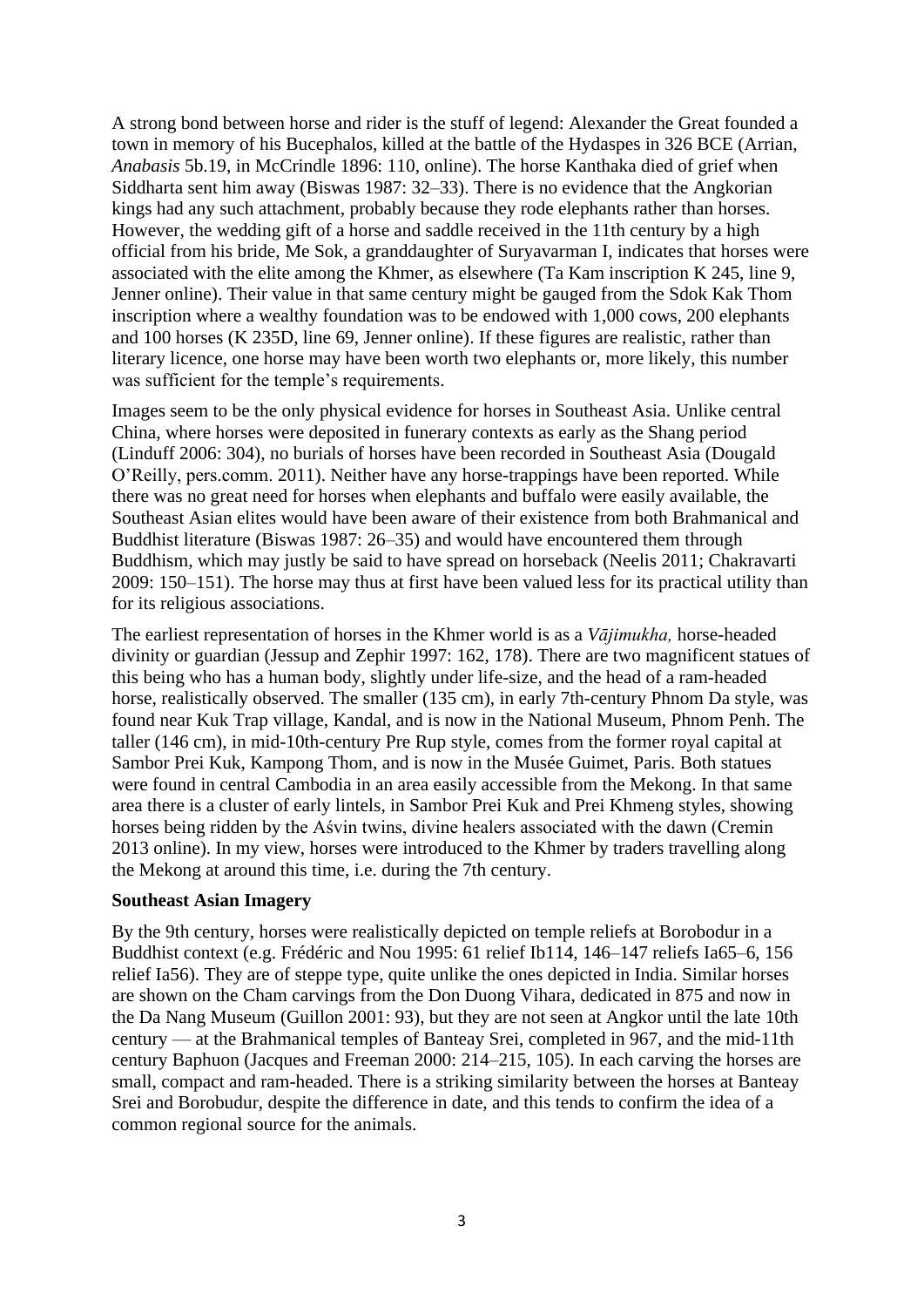In the 12th and 13th centuries there is more—and more varied—horse imagery at Angkor. At Angkor Wat the pediments swarm with heroic chariots and in the South Gallery riders direct the dead to heaven or hell (Roveda 2002: 39). Secular themes are shown for the first time in its Galerie des Princes, where leaders are shown on horseback, and there is even a body of cavalry, identified as 'Lvo' (Roveda 2002: 36). The buildings of Jayavarman VII and his successors show many secular images: mounted officers on the Bayon and polo players on the outer reliefs of the Terrace of the Elephants. Horse are less common on Buddhist temples but Banteay Kdei, built by Jayavarman VII, is said to have no less than three images of a 'maddened horse' (Roveda 2005: 410–411), an image which Petrochenko (2012: 70) connects with the story of Siddharta's winning the hand of Yasodhara in a test of skills. On that same temple one of the defaced pediments seems to show a horse-headed worshipper, a motif marginally more common on Vishnu temples (Roveda 2005: 204). (**Fig. 1**)

## **How did Horses get to Southeast Asia?**

The nearest source to Southeast Asia for steppe horses was the Tibet–Yunnan region. The archaeology of Tibet is still too little known, but archaeology has exposed ancient contacts between Yunnan and the Bay of Bengal or the Indian Ocean, manifested by the hundreds of shells of money-cowrie (*Cypraea moneta*) which were buried in elaborate bronze containers, often topped with figurines of horses, in the Han-period tombs around Lake Dian (Cremin 2010: Figs 3–4). The cowries–horse trade may have been the equivalent of the later tea–horse trade.

In Marco Polo's time cowries were still traded into Yunnan, or Carajan as he calls it (Bk 2.XLVIII), and horses were exported south (Bk 2.XLIX), though he does not connect the two items as reciprocal trade. These horses, identified by the Song as coming from the Yi people, were *mingma*, 'excellent horses' (Chin 2009: 215). They may have been traded to Bengal in the 14th century (Chakravarti 2009: 157 and nn. 48–49) and were still in the late 19th century described as 'valuable ponies' by Major Yule (Yule–Cordier 1903–1920, vol. 2: 82–83, n. 4 and 89, n. 4).

Moving horses is no small task: the horses for sale have to arrive in good condition, which means they have to be properly fed, watered and paddocked along the way. Each of the drovers, travelling on horseback and leading a packhorse with supplies, also needs to be fed, watered and housed. In practice there have to be minimally as many drovers as there are horses: in 1002 CE, for instance, 460 Yi horses travelling from Guizhou to Kaifeng were accompanied by 1600 persons, some of whom brought other merchandise (Chin 2009: 215). Such an enterprise was not worth undertaking unless sales were guaranteed—hence the crucial role of merchants—and a return cargo would be advantageous. Cowries, eminently portable and available only in tropical waters, would certainly be a powerful incentive to take horses south from the inland.

The route across the mountains to the Bay of Bengal was long and difficult, both physically and socially. Numerous negotiations would be necessary to take horses through the various tribal territories and horse-caravans undoubtedly relied on alliances nurtured over the centuries. The route was of great interest to the Chinese, intent both on trade and in protecting their borders (Yang Bin 2008: chapter 2), and was to become of even greater interest to the British when they considered building a railway to China (Davies 1909: vi–vii).

Regrettably, the early cowries–horse route is not yet well known archaeologically, though future work in Myanmar should remedy this. Moore (2010) discusses the connections with Yunnan and Wade (2009: plate 40) notes a horse figurine on a four-wheeled base from the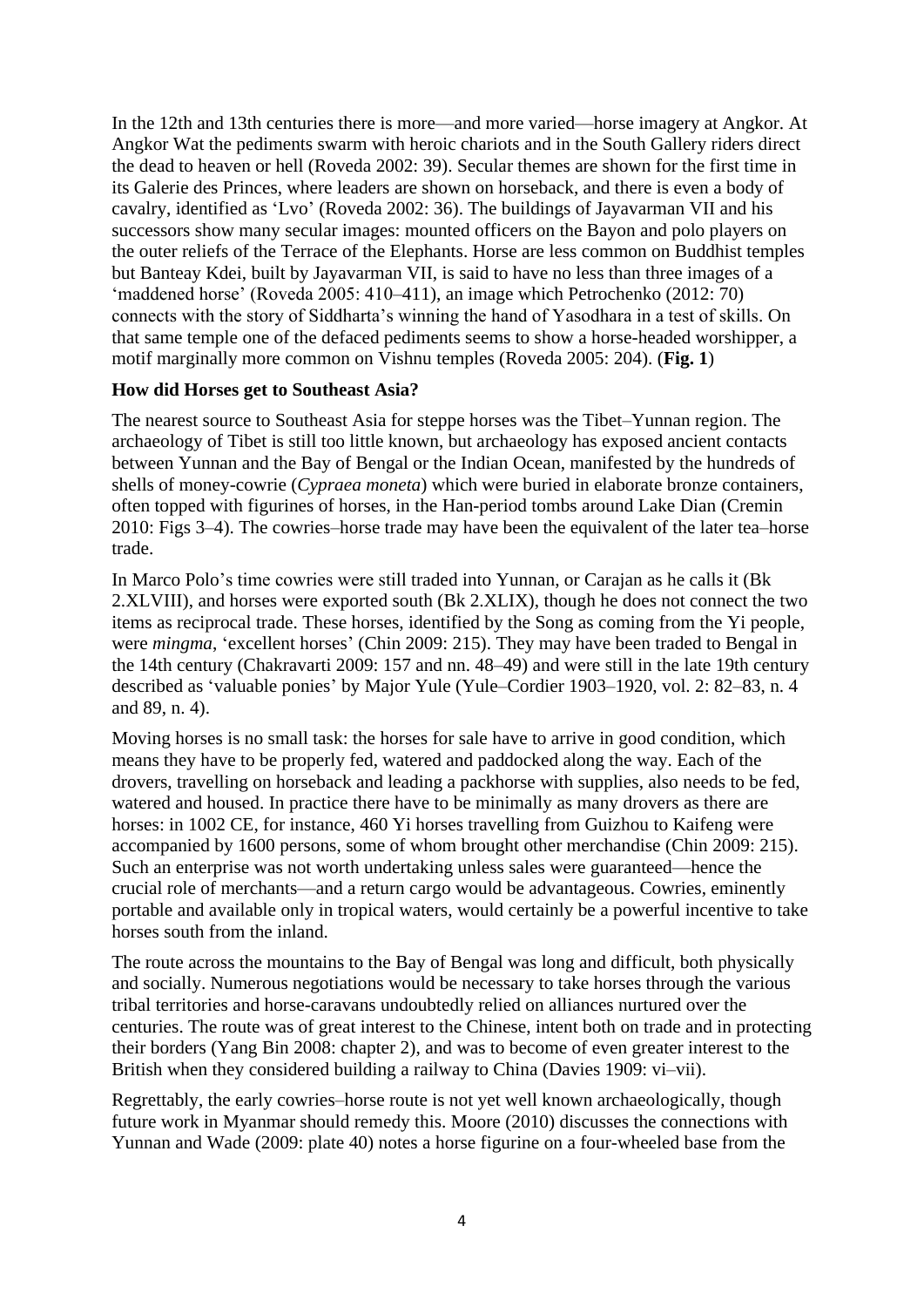Samon River. Archaeology does not support a major route through central Thailand, where relatively few cowries have been found in burials, despite the great number of excavations (Higham and Thorasat 2012: 59, 100–101, 136). Neither are there any clear connections between Thailand and Yunnan, for the Dong Son drums from the Tham Ongbah cavern do not resemble those of Dian (Higham and Thorasat 2012: 176–177). There are few depictions of horses in Central Thailand: the 2nd or 3rd century CE Rajamangala ivory comb from Wat Chansen, Nakhon Sawan, now in the Bangkok National Museum, is presumed to be an import from the Amaravati area (Gosling 2004: 36–7; Piriya Krairiksh 2012: 42, 44). Curiously, however, the horses on this piece are not of the angular 'Indian' type, but of the rounded steppe or Yunnan type.

Steppe horses coming to Southeast Asia from Yunnan via Myanmar would have to travel part of the way by sea (Chakravarti 2009: 157–9; Rajan 2011). There is ample evidence for connections from at least southern India to the Malay Peninsula and Indonesia (Jacq Hergoualc'h 2002; Hall 2011; Manguin et al. 2011; Beaujard 2013: 82–84). Sea-transport of horses, admittedly in a mythical context, is depicted at Ajanta, in Cave 17:29,1(28) (Schlinghoff 2000). Interestingly, the Pallava port of Mamallapuram is framed north and south by two carvings of horses, one at the Tiger Cave at Saluvankuppam, 7 km to the north, the other on the southernmost of three rock-shrines south of the Shore Temple. **(Figs 2–3)**

The Cham are usually seen as the major traders in the early Angkorian period and are the most likely carriers around the Southeast Asian coasts. Yunnan horses could in theory have travelled by sea from India or Indonesia as far as Champa and from there been taken overland to Angkor and north across the Dangrek to Surin. Alternatively and more likely, the Cham could have brought horses directly from Yunnan down the Red River to Annam, using the much older routes evidenced by the spread of Dong Son drums.

The Cham may have taken horses directly to the Khorat Plateau, for there is an indication of Cham contacts in the 9th-/10th-century brick Phra That Phnom in Nakhon Ratchasima/Khorat: brick structures are said to be typically Cham and this one has a 'flying horse' vignette of Chinese inspiration, observed and discussed by Boisselier (1963: 195) before the building collapsed in 1975 (reconstruction and vignette shown in Piriya Krairiksh 2012: 123, fig. 1.132). The 10th-century *sema* pillar from Ban Hin Tang, Kalasin, now in Khong Kaen Museum (Piriya Krairiksh 2012: 340–341, fig. 2.354), shows a very different flying horse, in vernacular style, but its distinctly ram-headed profile suggests a Yunnan source and again points to a Champa–Khorat trade route.

Cham horse-trading with China through the Tongking Gulf was formalised in the Song period (Cooke et al. 2011: 14, 98–99), when the Gulf became 'East Asia's Mediterranean' (Schottenhammer 2008). Records show that Cham trade with the Song extended over a long century between 959 and 1068 (Chin 2009: 213–216). This was a time of conflict between Cham and Dai Viet/Jaozhi (Wade 2011: 150–153), which must have affected the horse-trade and may have lessened supply. The rounded shape of most of the horses shown on Angkorian temples strongly suggests that the Cham were selling Yunnan/Yi horses to the Khmer, while keeping Song cavalry horses for themselves. We do not know what Angkorian kings gave in return, but alliances or non-aggression treaties may have been part of the deal.

#### **Tack**

East Asian horse-riding equipment was standardised quite early on and is best seen on the Zhaoling panels mentioned above, which show a rigid saddle with stirrups. Stirrups had been developed somewhere in northern China by the 4th century CE (Müller 2009: 191–192;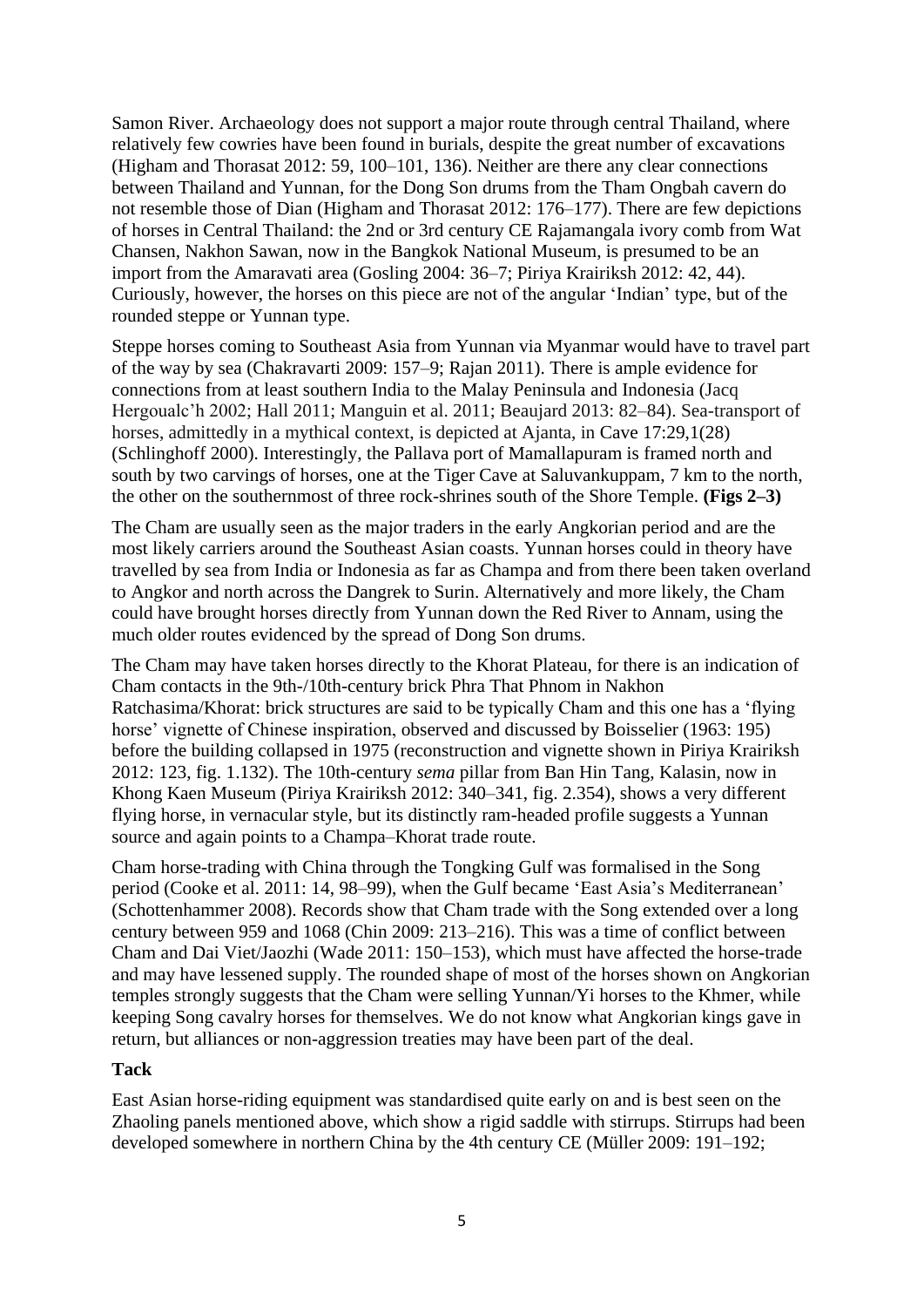Olsen 2006: 5) and a functional gilded pair, 26.8x17.2cm, found in a Koguryo tomb at Ji'an, Jilin, is now in the National Museum of Chinese History (NMCH 2002: 103). The importance of stirrups has been somewhat exaggerated: they enable the rider to sit with dignity, as at Borobudur, and are useful when riders have to twist their upper body, when firing arrows, for instance, or playing polo, as on the Dai An string-wall (Boisselier 1963: 195). But they do not seem to have been commonly used: the pedestal from Khuong My, very similar in style to the Dai An string-wall, shows a rider with neither stirrups nor saddle (Guillon 2001: 131–132) and none of the riders at Angkor Wat and the Bayon use stirrups. Neither do the polo players at the Terrace of Elephants (Jacques and Freeman 2000: 108).

Southeast Asian saddles are normally shown with a girth strap around the belly, a breast strap across the horse's front and a breeching, or crupper strap, across its rear. The breast strap may be ornamented or have rows of bells added to it—some horses today are said to be soothed by the rhythmic sounds. Breast ornaments are well shown in a frontal view of chariot horses in the Sun and Moon panel in the SW corner pavilion at Angkor Wat (Roveda 2002: 136, fig. 119; Roveda 2005: 186, fig. 4.6.74) and also on the five-headed horses from the inner wall of the Terrace of Elephants (Goloubew 1927: 231, plate XXI, available online). Time did not permit a study of the harnessing of chariots, but preliminary observations and the beautiful drawings by Michel Jacq-Hergoualc'h (2007: 42, figs 31–32) suggest that it was simple, even minimal.

Southeast Asian horse head-gear is very basic, consisting of a bridle to which reins are attached, following Tang usage. The bridle runs from behind the horse's ears down the cheeks to the mouth and there connects with a bit, if there is one, or simply with the reins. There may be cross-connections across the forehead—the headband—and across the nose the noseband (Deloche 1990, pl. 1). There are even simpler forms, as at Borobudur Ia66, where there is a noseband connected to the reins, but no bridle. Bridles with nosebands are shown at Angkor Wat and the Bayon (*contra* Jacq-Hergoualc'h 2007: 55–56). In Cambodia and Champa horses wear an additional collar, sometimes with bells attached. This is commonly shown on Indian images (e.g. Sriraman 2011: 82) and it may be an Indian custom, but such ornaments are also known from the pre-Tang Sui period, for instance on a pottery figurine from Guizishan, Hubei (NMCH 2002: 110). Their use in Southeast Asia is likely a form of display, designed to enhance a small and relatively unimpressive animal particularly unimpressive in the company of parading elephants.

There is a curious innovation at Angkor Wat and the Bayon. Bridles often have a 'throatlatch', a strap which normally goes from the horizontal headband in a loop beneath the horse's neck (Deloche 1990, plate 1). But in many of the reliefs there is no headband; instead the throatlatch goes up the cheek, joining the bridle at about the level of the horse's eye, then up around the front of the ears to the top of the skull (Jacq-Hergoualc'h 2007: 55, fig. 40). A large X-shape is thus created along the horse's profile. This may be realistic, or it may be a stylisation by the artists. If realistic, it is not clear what purpose this arrangement served, though again it may be a question of making the horse look more impressive: if the various straps were coloured this could make a unusual show. **(Figs 4–7)**

#### **Horses and Foreign Policy**

Angkorian rulers, with no merchant fleet of their own, had little choice in the supply of horses and were effectively dependent upon the Cham. An alternative would have been to obtain better (larger) horses from India directly through Thailand, by-passing the Cham. That this was attempted is suggested by the Lvo cavalry horses in Angkor Wat's Galerie des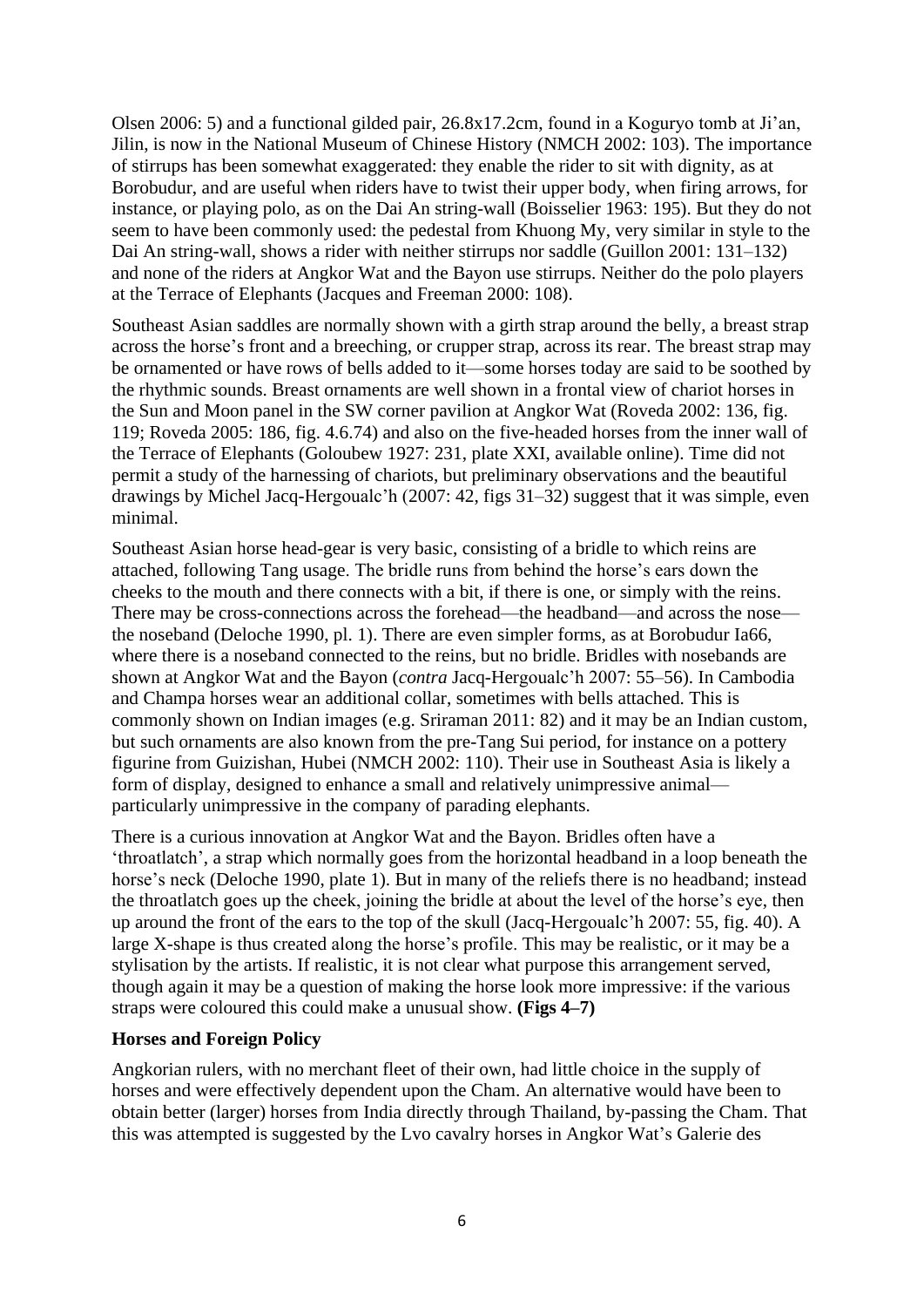Princes' Historic Procession—assuming that the identification of Lvo with Lopburi is in fact correct (Piriya Krairiksh 2012: 131, 138–139). The animals are less compact, they have straighter profiles and distinctively pointed ears—not unlike today's Marwari (Van derGeer 2008: fig. 296). The Marwari is modern and I am not suggesting that it is related to these animals, but pointed ears may have been an Indian trait and, as we have seen, Indian rulers had an informed interest in horse-breeding (Madhavan 2005: 87–90). **(Fig 4)**

The Khmer ruler most likely to borrow from India would have been Suryavarman I (r. 1011– 1050), a man of considerable vision and ambition. He extended the boundaries of empire as far west as Lopburi—where he showed respect for Buddhist monks, according to the San Sung inscription (Piriya Krairiksh 2012: 137, 343; text discussed in Bhattacharya 1997: 46). His wars of conquest took at least a decade. Thus he is the most likely ruler to be the 'king of Kamboja, aspiring for his friendship and in order to save his own fortunes' who sent to the Chola king Rajendra I in 1020 'a triumphant chariot with which he had conquered the armies of the enemy kings in the battles' (Karandai copper plate inscription, Karashima and Subbarayalu 2009: 278). The chariot must have seen only minimal action if it was fit to be sent to another ruler, but the symbolism was of significance, with its allusions to epic tales, especially of the charioteer Krishna as defender of the just. This same 'king of Kamboja' also sent a stone, which will be discussed below.

An alliance with the ruler of central Thailand (whoever he may have been) would have been of interest to Rajendra I, who was himself engaged in empire-building on a large scale. The Chola already had commercial contacts with southern Thailand (Guy 2011: 255) and it would not have been difficult to send horses to Lopburi. A possible indication of Chola trade is the curious representation of a long-necked horse, possibly an Arabian thoroughbred, towering over a young camel on a lintel at the late 11th-century Prasat Ban Phluang, Surin (Roveda 2005: 220, fig. 5.149; Piriya Krairiksh 2012: 199). Chola merchants are known to have dealt in both horses and camels (Karashima 2009: table 8.2) and such unusual animals might have seemed appropriate items for sale or gift to a Khmer ruler.

If there was a horse-trade with the Lvo in the 11th century, it made little impact on temple carvings, apart from Ban Phluang: the horses on the pediments and lintels at Phimai and other late 11th-century/early 12th-century temples in Thailand show few horses and these seem to be of the same compact, rounded type as on the Baphuon. The reliefs are worn and it is hard to make out the precise shapes of the horses' heads, but they too seem to be rounded, not angular (e.g. Roveda 2005: 92, fig. 4.2.76; Piriya Krairiksh 2012: 314, figs 2.297–298, 316, fig. 2.300). At Phnom Rung, however, the horses seem slightly closer to the Lvo type, as might be expected given the temple's mid-12th century date (e.g. Piriya Krairiksh 2012: 228, figs 2.170 and 2.172; Gosling 2004: 139; Pisit Charoenwongsa et al. 2000: 124).

The source of the Lvo-type horses is therefore unclear: they may have been locally bred in Central Thailand from Indian stock introduced by Suryavarman I, as hypothesised above, or by the Lvo acting independently. In 1115 they sent an embassy to China (Piriya Krairiksh 2012: 138) but there is no reason to suppose this was their only diplomatic initiative. In my view, it is not a coincidence that it was precisely at this time that the Chola king Kulottunga I installed in a temple the stone that the 'king of Kamboja' had sent to Rajendra I almost a century earlier. He had it 'fixed in the upper front row of the stone wall of the front hall' of the temple (Chidambaram inscription c. 1114, Karashima and Subbarayalu 2009: 283). This action may have been prompted by a reminder of a former alliance, however tenuous. Who the reminder came from depends on how 'Kamboja' is understood. If it is Cambodia (Hall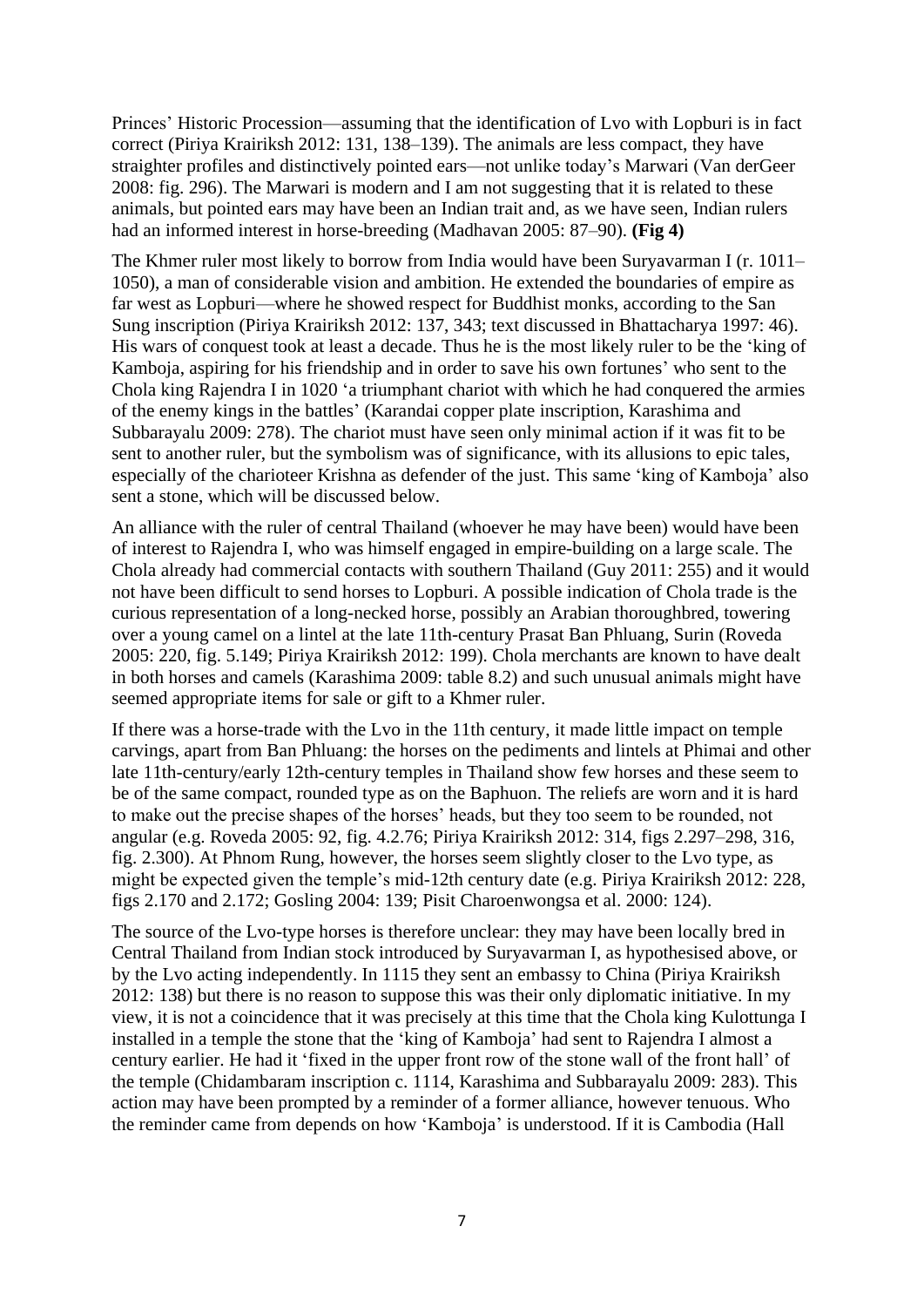1980: 174) then it would be from Suryavarman II (r. 1113–1150), then at the start of his career. If, as Michael Vickery has contended (1977: 372, 376), Kamboja was in Central Thailand, then the reminder could be from the Lvo.

Whatever the sequence of events, by the time Suryavarman II was sufficiently secure to build Angkor Wat the Lvo were integrated into the Khmer empire and had good horses, adequately trained in cavalry techniques. As Jacq-Hergoualc'h points out, the Khmer did not really use cavalry but used horsemen to maintain discipline, 'to acts as scouts ahead of the army, and to ensure the transmission of orders' (2007: 119). It is outside the scope of this paper to examine why the Lvo had a cavalry when the Khmer did not, but if the Lvo had horses of Indian origin, as suggested by the imagery, they could have learnt cavalry techniques from their suppliers.

During the whole of the 12th century Khmer rulers had complicated alliances and conflicts with the Cham (Schweyer 2007; Vickery 2011: 394–404), some of which may have been motivated by a desire to secure the supply of horses. Jayavarman VII (r. 1182–c.1218) may even have been in Champa in the 1170s when the Cham were refused horses by the Song and were forced to turn to Hainan for supplies (Ptak 2009: 221–222). He must have found a reliable source, for Yunnan-type horses are shown in several secular contexts on his Bayon. He may have made some sort of deal with Chinese merchants (Cremin 2009: 83) and the Bayon has telling images of horsemen dressed in Chinese garb leading both Chinese and Khmer soldiers (**Figs 6–7**). Cambodian horses continued to be of the small steppe type, as noted by both Zhao Rugua, writing in the 1220s (quoted in Wade 2009: 172) and Zhou Daguan, writing in the 1290s (Chapter 24, Smithies 2001: 69).

## **Conclusion**

Horse-trading leads to unpredictable encounters, because the horses have human attendants, grooms, drovers, charioteers and riders. With people come cultural behaviour, knowledge and belief systems. The need for horses forced the Chinese into contact with their barbarian neighbours, who sometimes became their rulers, while in southern Asia the horse-trade brought together Arab sailors and Indian merchant guilds in more amicable alliances, with lasting cultural consequences, including the spread of Islam. The impact on the Khmer was slighter, but still important, for they too were forced to deal with their neighbours, the Cham and, beyond them, the Dai Viet.

Angkorian temple reliefs show horses of Yunnan type but not of Indian type, with the significant exception of the Lvo cavalry. Horses may originally have come from Yunnan via Myanmar and Bengal, then later via Annam, the horses being in each case shipped to Southeast Asia by the Cham. The lack of interest in specific horses and in easily available equipment such as stirrups, suggests that horses were little used in Cambodia and that the imagery, though realistic in detail, was largely symbolic. Examining the physical aspects has helped to understand some historical connections and opens up some thoughts about the relations of the Khmer empire with the people on its borders, be they Cham, Dai Viet, or Lvo. The path to further research lies not only on the edges of the empire, but further again, northwest to the Burma Road and north to the Tongking Gulf.

# **Acknowledgments**

Thanks to Hang Borey, Wayne Johnson, Terry Lustig, Claudia Marchesi and Martin Polkinghorne for photos; to Eileen Lustig for information on inscriptions; to Martin Polkinghorne for comments; to Dougald O'Reilly for information on burial sites; and to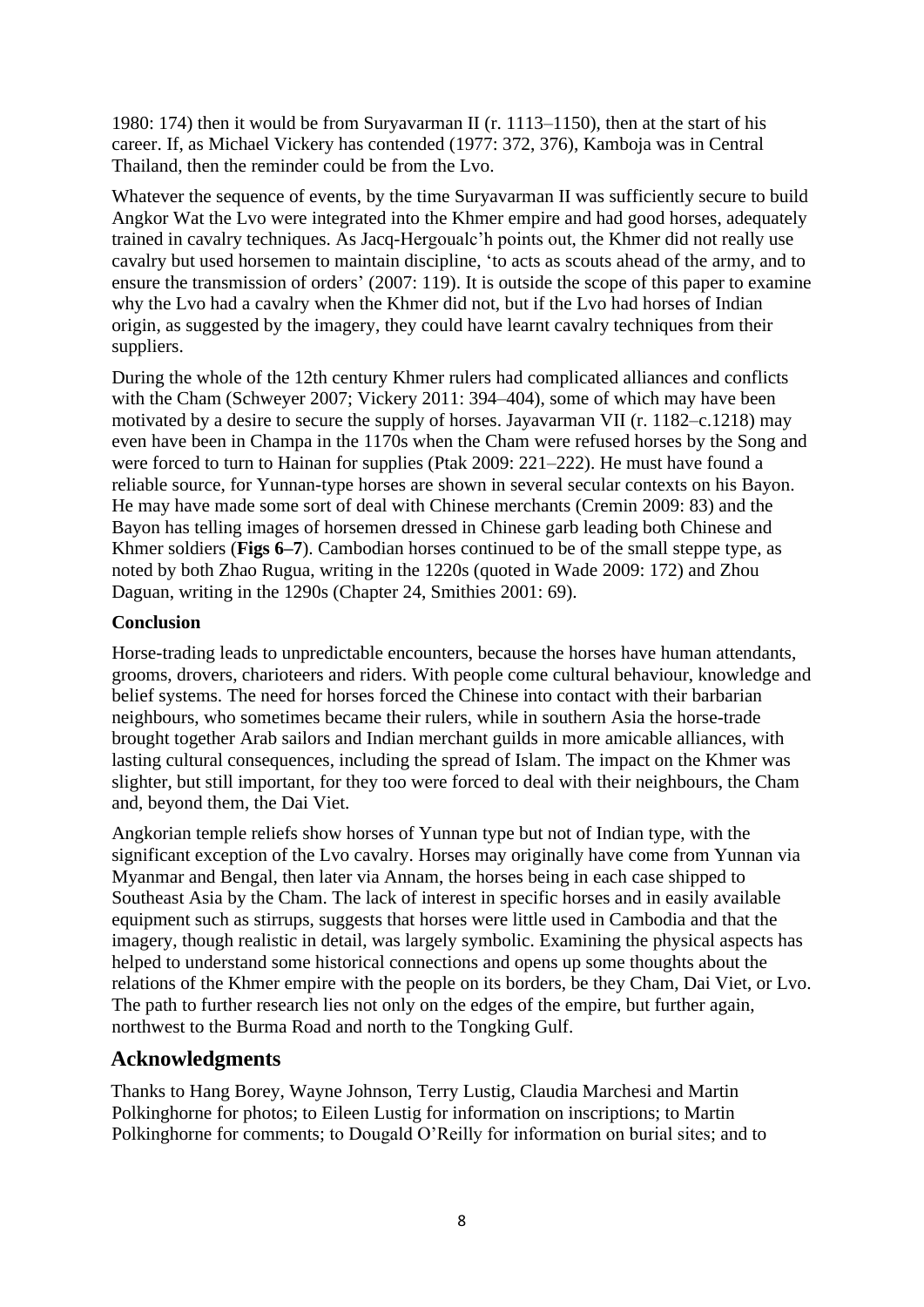Creeda Fitzgibbon, Cécile Hinas, Brenda Kay and Lucinda King for information on horseriding and tack.

#### **References**

Beaujard, Philippe 2013. *Les mondes de l'Océan Indien*. *Tome II*, Paris: Armand Colin.

- Bhattacharya, Kamelaswar 1997. The religions of ancient Cambodia**.** Pp. 34–52 in Helen I Jessup and Thierry Zephir eds, *Sculpture of Angkor and Ancient Cambodia: Millennium of Glory*,. New York: Thames & Hudson.
- Biswas, T.K. 1987. *Horse in early Indian art*. New Delhi: Munshiram Manoharlal.
- Boisselier, Jean 1963 *La statuaire du Champa: Recherches sur les cultes et l'iconographie*, Paris: EFEO.
- Boro, P.L. 1995. *Pasola, permainan ketangkasan berkuda lelaki Sumba, Nusa Tenggara Timur, Indonesia: Sumba tribe horse riding contest*. Jakarta: Obor.
- Chakravarti, Ranabir 2009. Equestrian demand and dealers: The early Indian scenario (up to c. 1300), pp. 145–159 in Bert G. Fragner, Ralph Kauz, Roderich Ptak and Angela Schottenhammer eds *Pferde in Asien: Geschichte, Handel und Kultur. Horses in Asia: History, trade and culture.* Vienna: Verlag der Österreichischen Akademie der Wissenschaften.
- Chin, James 2009. Negotiation and bartering on the frontier: Horse trade in Song China, pp. 203–218 in Bert G. Fragner, Ralph Kauz, Roderich Ptak and Angela Schottenhammer eds *Pferde in Asien: Geschichte, Handel und Kultur. Horses in Asia: History, trade and culture.* Vienna: Verlag der Österreichischen Akademie der Wissenschaften.
- Chiou-Peng, Tzehuey 2004. Horsemen in the Dian Culture of Yunnan, pp. 289–313 in Kathryn M. Linduff and Yan Sun eds, *Gender and Chinese archaeology*. Walnut Ck, CA: Altamira,
- Cooke, Nola, Li Tana and James A. Anderson eds 2011. *The Tongking Gulf through history*. Philadelphia : University of Pennsylvania Press.
- Cremin, Aedeen 2009. Image and Reality: Ceramics on Angkorian temple reliefs in Cambodia. *Australasian Historical Archaeology* 27: 79–86. Shortened version online at [www.academia.edu](http://www.academia.edu/) [uploaded June 2013]
- ——2010. Seeing Dian through Barbarian Eyes. *IPPA Bulletin* 30: 114–21.Online at www.journals.lib.washington.edu/Index.php/BIPPA/issue/view/681 [accessed 6 December 2012].

——2013. Aśvin horse-riders on the S lintel at Prasat Kuk Roka, Kampong Thom, Cambodia. Online at [www.academia.edu](http://www.academia.edu/) [uploaded September 2013]

- Davies, Henry Rodolph 1909. *Yün-Nan: The link between India and the Yangtze*, Cambridge: University Press.
- Dehejia, Vidya 1997. *Indian art*. London: Phaidon.
- Deloche, Jean 1990. *Horses and riding equipment in Indian art*. Madras: Indian Heritage **Trust**
- Digby, Simon 1971. *War-horse and elephant in the Dehli Sultanate*, Oxford: Orient Monographs.
- Druml, Thomas 2009. Functional traits in early horse breeds of Mongolia, India and China from the perspective of animal breeding, pp. 9–16 in Bert G. Fragner, Ralph Kauz, Roderich Ptak and Angela Schottenhammer eds. *Pferde in Asien: Geschichte, Handel und Kultur. Horses in Asia: History, trade and culture.* Vienna: Verlag der Österreichischen Akademie der Wissenschaften.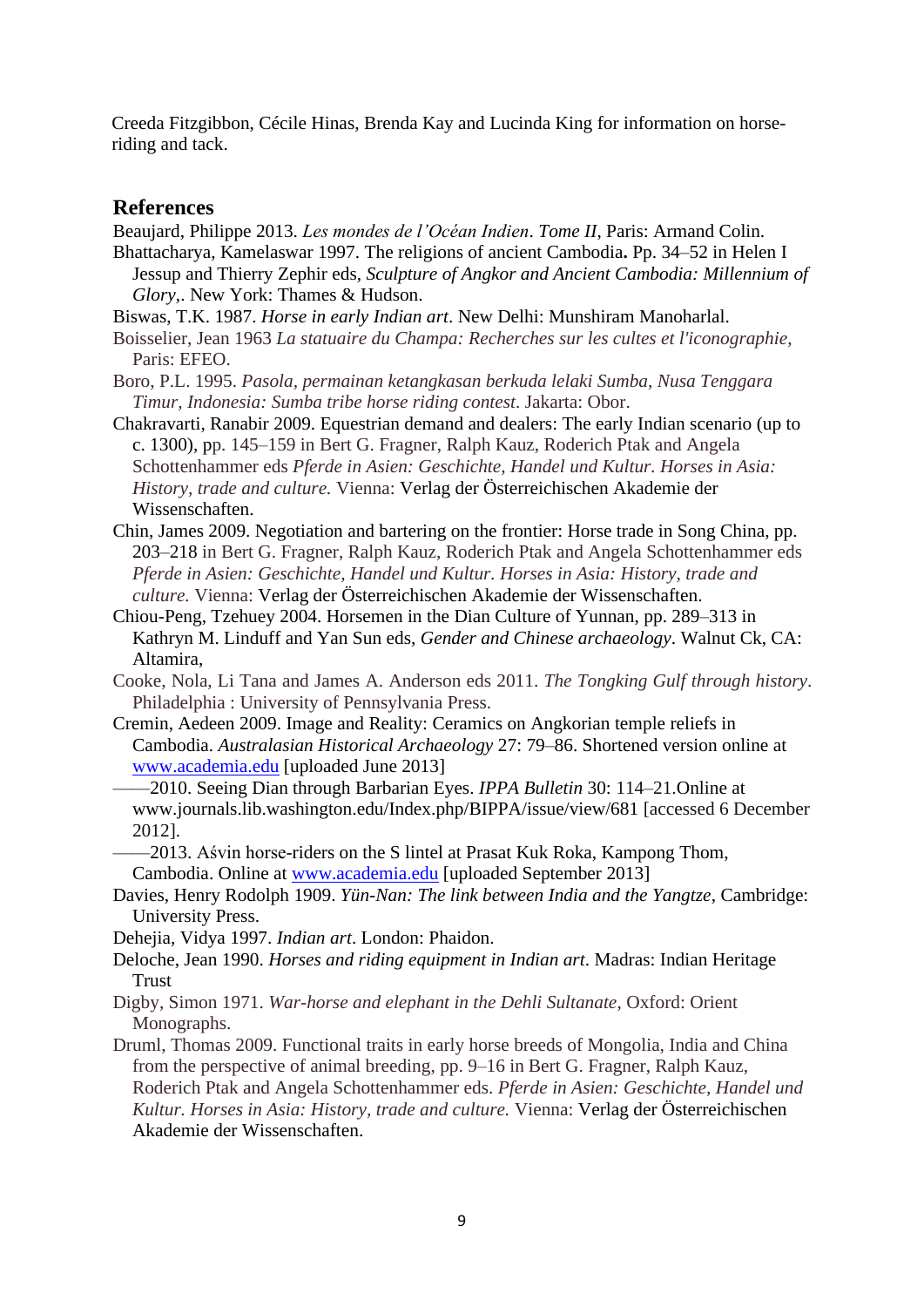- Francfort, Henri-Paul, Gulia S. Zhumabekova, Galia A. Bazarbaeva, and Zainullah Samashev 2000. Le kourgane de Berel' dans l'Altaï kazakhstanais. *Arts Asiatiques* 55: 5–20. Online at [www.persee.fr,](http://www.persee.fr/) with some images [accessed 16 September 2013].
- Frédéric, Louis and Jean-Louis Nou 1995. *Borobudur,* Munich: Hirmer.
- Goloubew, Victor 1927. Le cheval Balāha. *Bulletin de l'École Française d'Extrême Orient*  27: 223–237. Online at [www.persee.fr,](http://www.persee.fr/) with site images [accessed 16 September 2013].
- Gosling, Betty 2004. *Origins of Thai art*. Bangkok: River Books.
- Guillon, Emmanuel 2001. *Cham Art*: *Treasures of the Da Nang Museum, Vietnam*. London: Thames & Hudson.
- Guy, John 2011. Tamil merchants and the Hindu-Buddhist diaspora in Early Southeast Asia, pp. 243–262. In Pierre-Yves Manguin, A. Mani and Geoffrey Wade eds 2011. *Early interactions between South and South East Asia*: *Reflections on cross-cultural exchange*, Singapore: ISEAS.
- Hall, Kenneth R. 1980. *Trade and statecraft in the Age of Cōlas*. New Delhi: Abhinav.
- ——2011. *A History of early Southeast Asia: Maritime trade and societal development, 100– 1500*. Lanham, Md: Rowman & Littlefield.
- Higham, Charles and Rachanee Thorasat 2012. *Early Thailand from prehistory to Sukhothai*. Bangkok: River.
- Hoekstra, P. 1946. *Paardenteelt op het Eiland Soemba*. Batavia: John Kappee.
- Jacq-Hergoualc'h, Michel 1979. *L'armement et l'organisation de l'armée khmère aux XIIe et XIIIe siècles, d'aprés les bas-reliefs d'Angkor Vat, du Bàyon et de Banteay Chmar*. Paris: Presses Universitaires de France**.**
- ——2002. *The Malay Peninsula: Crossroads of the Maritime Silk Road (100 BC–1300 AD)*, Leiden: Brill.
- **——**2007. *The armies of Angkor: Military structure and weaponry of the Khmers*. Translation of 1979 text by M. Smithies. Bangkok: Orchid**.**
- Jacques, Claude and Michael Freeman 2000. *Angkor, cité khmère*. Bangkok: River.
- Jenner, P.N. ed. *SEAclassics, Corpus of Khmer inscriptions*. Available from
- [http://sealang.net/oldkhmer/corpus.htm](http://sealang.net/ok/corpus.htm) [accessed 10 December 2012]. Jessup, Helen I. and Thierry Zephir eds 1997. *Sculpture of Angkor and ancient Cambodia:*
- *Millennium of glory*. New York: Thames & Hudson.
- Karashima, Noboru 2009. Medieval commercial activities in the Indian Ocean, pp. 20–60 in Kulke, Hermann, K. Kevasapany and Vijay Sakhuja eds 2009. *Nagapattinam to Suvarnadwipa: Reflections on the Chola naval expeditions to Southeast Asia*, Singapore: ISEAS. Online at [https://bookstore.iseas.edu.sg](https://bookstore.iseas.edu.sg/) [accessed 16 September 2013].
- ——with Y. Subbaralayu 2009. Ancient and medieval Tamil and Sanskrit inscriptions. Appendix 1 in Kulke, Hermann, K. Kevasapany and Vijay Sakhuja eds 2009. *Nagapattinam to Suvarnadwipa: Reflections on the Chola naval expeditions to Southeast Asia*, Singapore: ISEAS. Online at [https://bookstore.iseas.edu.sg](https://bookstore.iseas.edu.sg/) [accessed 16 September 2013].
- Kubin, Wolfgang 2009. Vom Roß zur Schindmähre: Bilder des Pferds in den Künsten der Tang-Zeit (618–907), pp. 196–202 in Bert G. Fragner, Ralph Kauz, Roderich Ptak and Angela Schottenhammer eds *Pferde in Asien: Geschichte, Handel und Kultur. Horses in Asia: History, trade and culture.* Vienna: Verlag der Österreichischen Akademie der Wissenschaften.
- Linduff, Kathryn M. 2006. Imaging the horse in early China: From the table to the stable, pp. 303–322 in Sandra L. Olsen, Susan Grant, Alice M Choyke and László Bartosiewicz. eds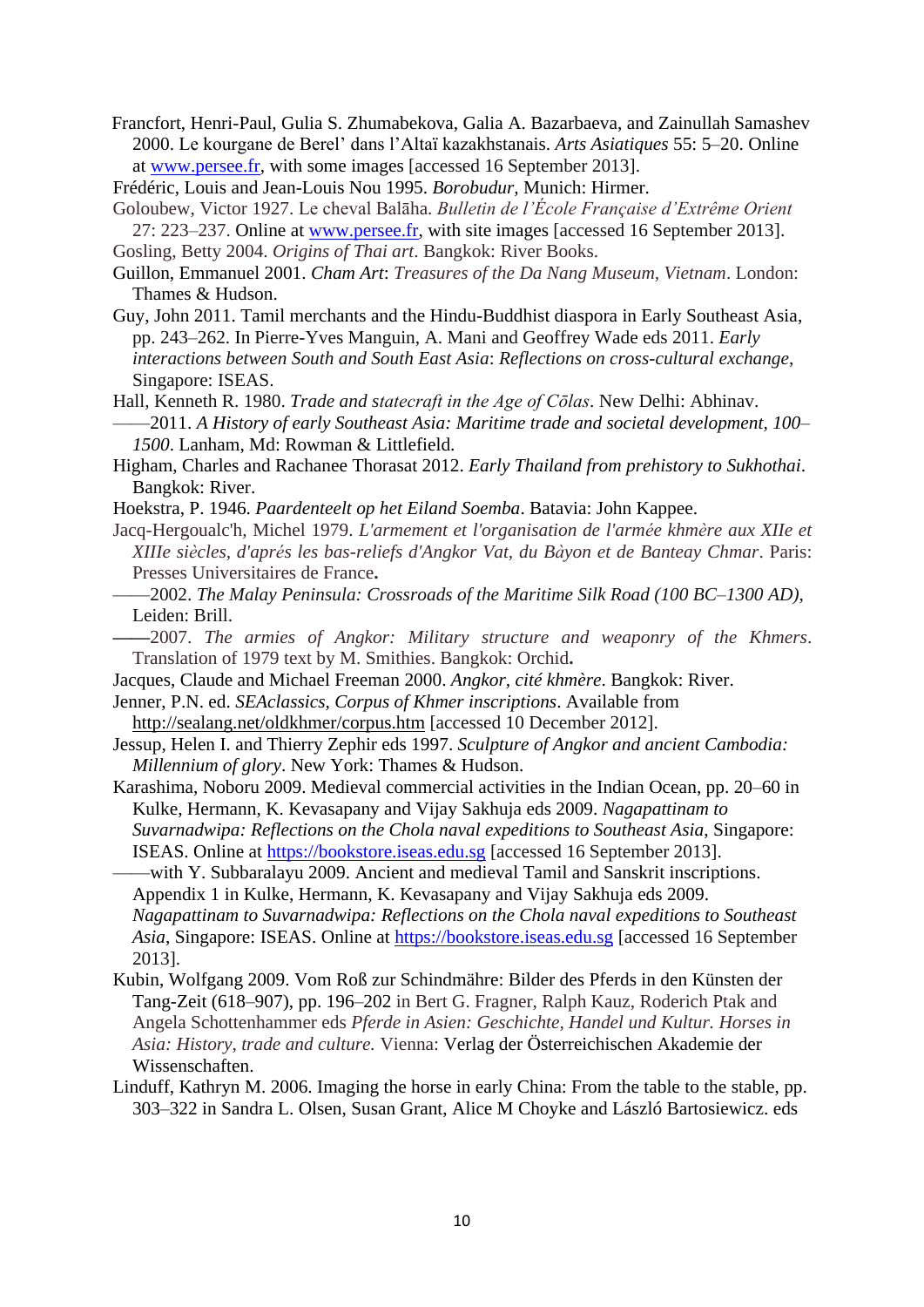*Horses and humans: The evolution of human-equine relationships*. Oxford: BAR International Series 1560.

- Madhavan, Chithra 2005. *History and culture of Tamil Nadu as gleaned from the Sanskrit inscriptions. Volume 1 (Up to c.AD 1310).* New Delhi: D.K.Printworld.
- Manguin, Pierre-Yves, A. Mani and Geoff Wade eds 2011. *Early interactions between South and South East Asia*: *Reflections on cross-cultural exchange*, Singapore: ISEAS.
- Maurer, Petra and Angela von den Driesch, 2006. Tibetan 'Horse Books' from the High Himalayas, pp. 355–61 in Sandra L. Olsen, Susan Grant, Alice M Choyke and László Bartosiewicz eds *Horses and humans: The evolution of human-equine relationships*. Oxford: BAR International Series 1560.
- McCrindle, J.W. trans. and ed. 1896. *The invasion of India by Alexander the Great*, 2<sup>nd</sup> ed. Westminster: A. Constable & Co. Online at [www.archive.org.](http://www.archive.org/) [accessed 8 Dec. 2012].
- Michaelson, Carol 1999. The thousand-*li* horses. *Orientations* 30.9 (Nov.): 40–48.
- Moore, Elizabeth 2010. Myanmar bronzes and the Dian cultures of Yunnan. *IPPA Bulletin*  30: 122–32. Online at www.journals.lib.washington.edu/Index.php/BIPPA/issue/view/681 [accessed 6 December 2012].
- Müller, Shing 2009. Horses of the Xianbei, 300–600 AD: A brief survey, pp. 181–194 in Bert Fragner, Ralph Kauz, Roderich Ptak and Angela Schottenhammer eds *Pferde in Asien: Geschichte, Handel und Kultur. Horses in Asia: History, trade and culture.* Vienna: Verlag der Österreichischen Akademie der Wissenschaften.
- Neelis, Jason 2011 *Early Buddhist transmission and trade networks: Mobility and exchange within and beyond the northwestern borderlands of South Asia*. Leiden : Brill.
- NMCH 2002. *Exhibition of Chinese history*. Beijing: National Museum of Chinese History.
- Olsen, Sandra L., Susan Grant, Alice M Choyke and László Bartosiewicz eds 2006. *Horses and humans: The evolution of human-equine relationships*. Oxford: BAR International Series 1560.
- Parzinger, Hermann, Anatoli Nagler and Konstantin Chugunov 2004. Arzhan 2: La tombe d'un prince scythe en Sibérie du Sud. *Arts Asiatiques* 59: 5–29. Online at [www.persee.fr,](http://www.persee.fr/) with most images [accessed 16 September 2013].
- Petrotchenko, Michel 2012. *Focusing on the Angkor temples: The guidebook*, 2nd ed. Cambodia: The author.
- Piotrovsky, Boris, Ludmila Galanina and Nonna Grach 1986. *Scythian art*. Leningrad: Aurora and Oxford: Phaidon.
- Piriya Krairiksh 2012. *The roots of Thai art*. Bangkok: River.
- Pisit Charoenwongsa, Janya Manavid, Amara Srisuchat and Ajchara Khnagsirikit. 2000. *Prasat Phnom Rung.* Bangkok: Fine Arts Department.
- Porter, Valerie ed. 2002. *Mason's World Dictionary of livestock breeds, types and varieties*, 5<sup>th</sup> ed. Oxford: CABI.
- PRC 2003. *The history and civilization of China*. Beijing: The People's Republic of China.
- Ptak, Roderich 2009. Hainan and the trade in horses (Song to early Ming), pp. 219–225 in Bert G. Fragner, Ralph Kauz, Roderich Ptak and Angela Schottenhammer eds *Pferde in Asien: Geschichte, Handel und Kultur. Horses in Asia: History, trade and culture.* Vienna: Verlag der Österreichischen Akademie der Wissenschaften.
- Rajan, K. 2011. Emergence of early historic trade in peninsular India, pp. 177–196 in Manguin, Pierre-Yves, A. Mani and Geoffrey Wade eds 2011. *Early interactions between South and South East Asia*: *Reflections on cross-cultural exchange*, Singapore: ISEAS.
- Rapin, Claude 1996. *Indian art from Afghanistan: The legend of Shakuntala and the Indian treasure of Eucratides at Al Khanum*, New Delhi: Manohar.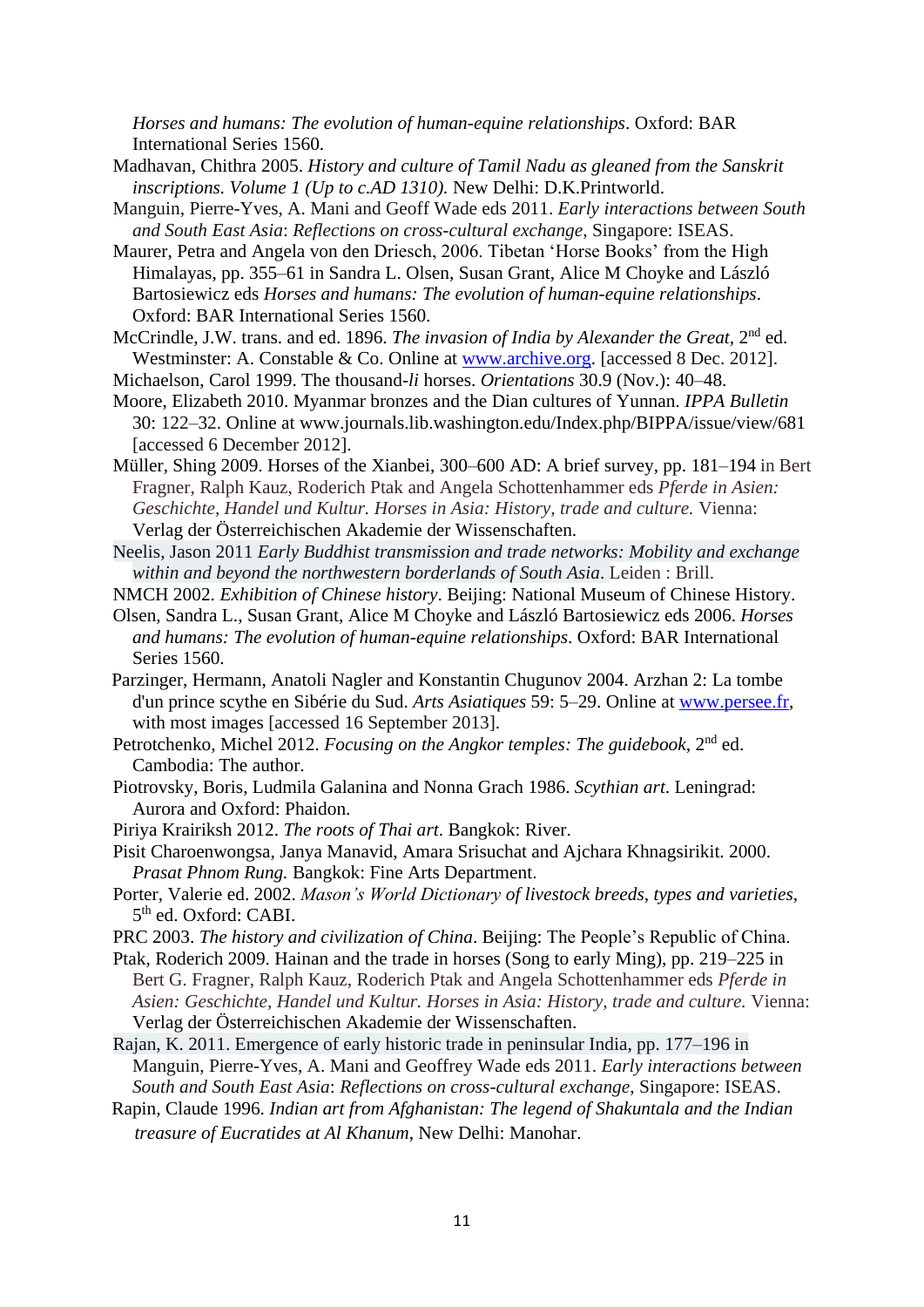Roveda, Vittorio 2002. *Sacred Angkor*. Bangkok: River.

- ——2005. *Images of the gods*. Bangkok: River.
- Rudenko, Sergei I. 1970. *Frozen tombs of Siberia: The Pazyryk burials of Iron Age horsemen* (trans. and ed. M.W. Thompson). London: J.M. Dent.
- Schlinghoff, Dieter 2000. *Ajanta* vol. II, Wiesbaden: Harrassowitz.
- Schottenhammer, Angela ed. 2008. *The East Asian 'Mediterranean': Maritime crossroads of culture, commerce and human migration.* Wiesbaden: Harrassowitz.
- Schweyer, Anne-Valérie 2007. The confrontation of Khmers and Chams, pp. 50–71 in Joyce Clark ed. *Bayon: New perspective*s. Bangkok: River.
- Shaanxi History Museum. n.d. [2004] *Shaanxi History Museum. Special edition.* Shaanxi Tourism Publishing House.
- Smithies, Michael 2001. *The Customs of Cambodia by Zhou Daguan (Chou Ta-kuan)*. Bangkok: Siam Society.
- Sriraman, P.S. 2011. *Chola murals: Documentation and study of the Chola murals of Brihadisvara temple, Thanjavur*. New Delhi: Archaeological Survey of India.
- Trân Ky Phuong and Bruce M Lockhart eds 2011. *The Cham of Vietnam.* Singapore: NUS.
- Van der Geer, Alexandra 2008. *Animals in stone: Indian mammals sculptured through time*. Leiden: Brill.
- Vickery, Michael 1977. *Cambodia after Angkor: The chronicular evidence for the fourteenth to sixteenth centuries*. Ann Arbor, Mich.: University Microfilms International.
- ——2005. *Champa revised*. National University of Singapore Working Paper Series 37, online at www.ari.nus.edu.sg [accessed 16 September 2013].
- ——2011. Champa revised, pp. 363–420 in Trân Ky Phuong and Bruce M Lockhart eds *The Cham of Vietnam.* Singapore: NUS
- Wade, Geoff 2005. *Champa in the Song hui-yao: A draft translation*, National University of Singapore Working Paper Series 53, online at www.ari.nus.edu.sg [accessed 16 June 2012].
	- ——2009. The horse in Southeast Asia prior to 1500 CE: Some vignettes, pp. 161–176 in Fragner, Bert G, Ralph Kauz, Roderich Ptak and Angela Schottenhammer eds *Pferde in Asien: Geschichte, Handel und Kultur. Horses in Asia: History, trade and culture.* Vienna: Verlag der Österreichischen Akademie der Wissenschaften.
- ——2011. The 'Account of Champa' in the *Song Huyiao Jigao*. pp. 138–67 in Trân Ky Phuong and Bruce M Lockhart eds *The Cham of Vietnam.* Singapore: NUS
- Warmuth, V, Eriksson, A, Bower, M.A., Barker, G., Barrett, E., Hanks, B.K., Shicheng Li, Lomitashvili, D., Ochir-Goryaeva, M., Sizonov, V. and Manica, A. 2012. Reconstructing the origin and spread of the horse domestication in the Eurasian steppe. *Proceedings of the National Academy of Sciences of the USA* 109.21: 8202–06. Online at [www.pnas.org/content/early/2012/05/02/1111122109.full.pdf+html](http://www.pnas.org/content/early/2012/05/02/1111122109.full.pdf+html) [accessed 12 December 2012].
- Yang Bin 2008. *Between winds and clouds*. Columbia University Press e-publication. Online at [www.gutenberg-e.org/yang](http://www.gutenberg-e.org/yang) [accessed 8 December 2012].
- Yang Peijun 1996. *The Shaanxi History Museum: Appreciation of the museum collection*. Shaanxi: People's Education Publishing House.
- Yule, Henry and Henri Cordier trans. and eds 1903–1920. *The Book of Ser Marco Polo*, London: John Murray. Online at

[www.gutenberg.org/catalog/world/readfile?fk\\_files=1484715](http://www.gutenberg.org/catalog/world/readfile?fk_files=1484715) [accessed 8 December 2012].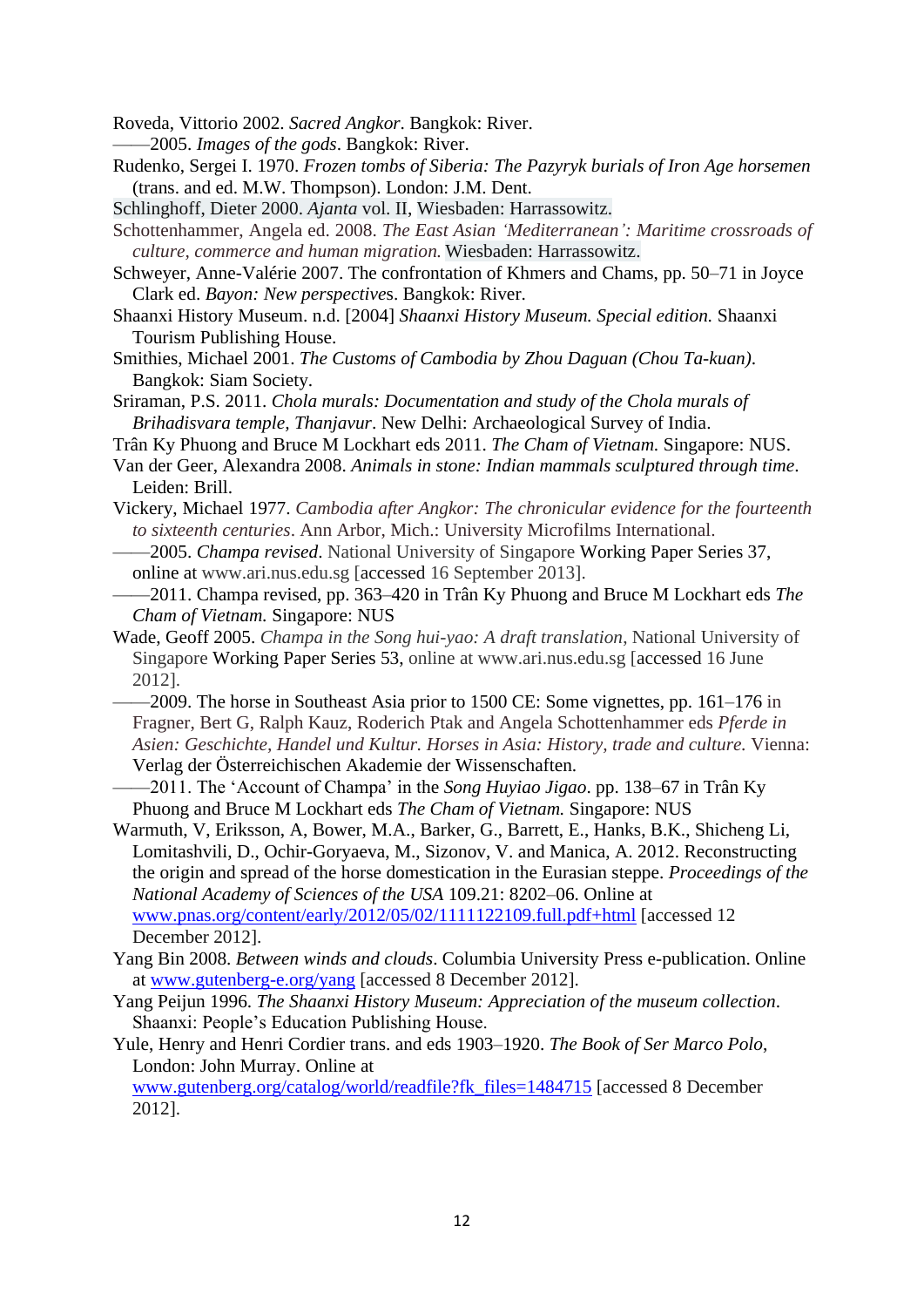

**Figure 1.** Defaced pediment at Banteay Kdei, with horse-headed worshipper. Photo courtesy and copyright Hang Borey 2013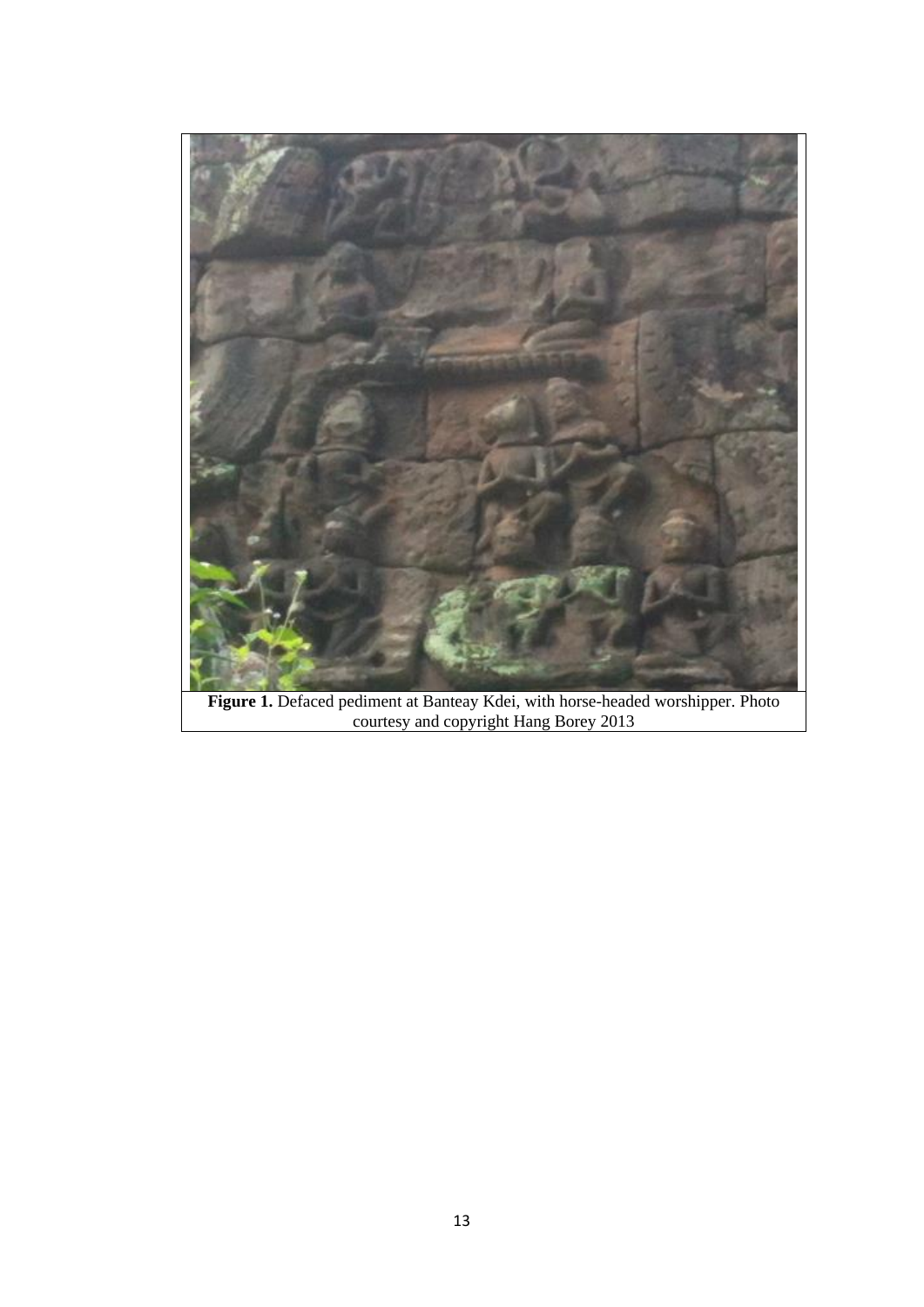

**Figure 2** Mamallapuram, Tamil Nadu. Horse carved on southernmost rock shrine, south of Shore Temple, Photo courtesy and copyright Terry Lustig 2011.



**Figure 3.** Savulakuppam, Tamil Nadu .Horse carved on exterior of 'Tiger Cave'. Photo courtesy and copyright Terry Lustig 2011.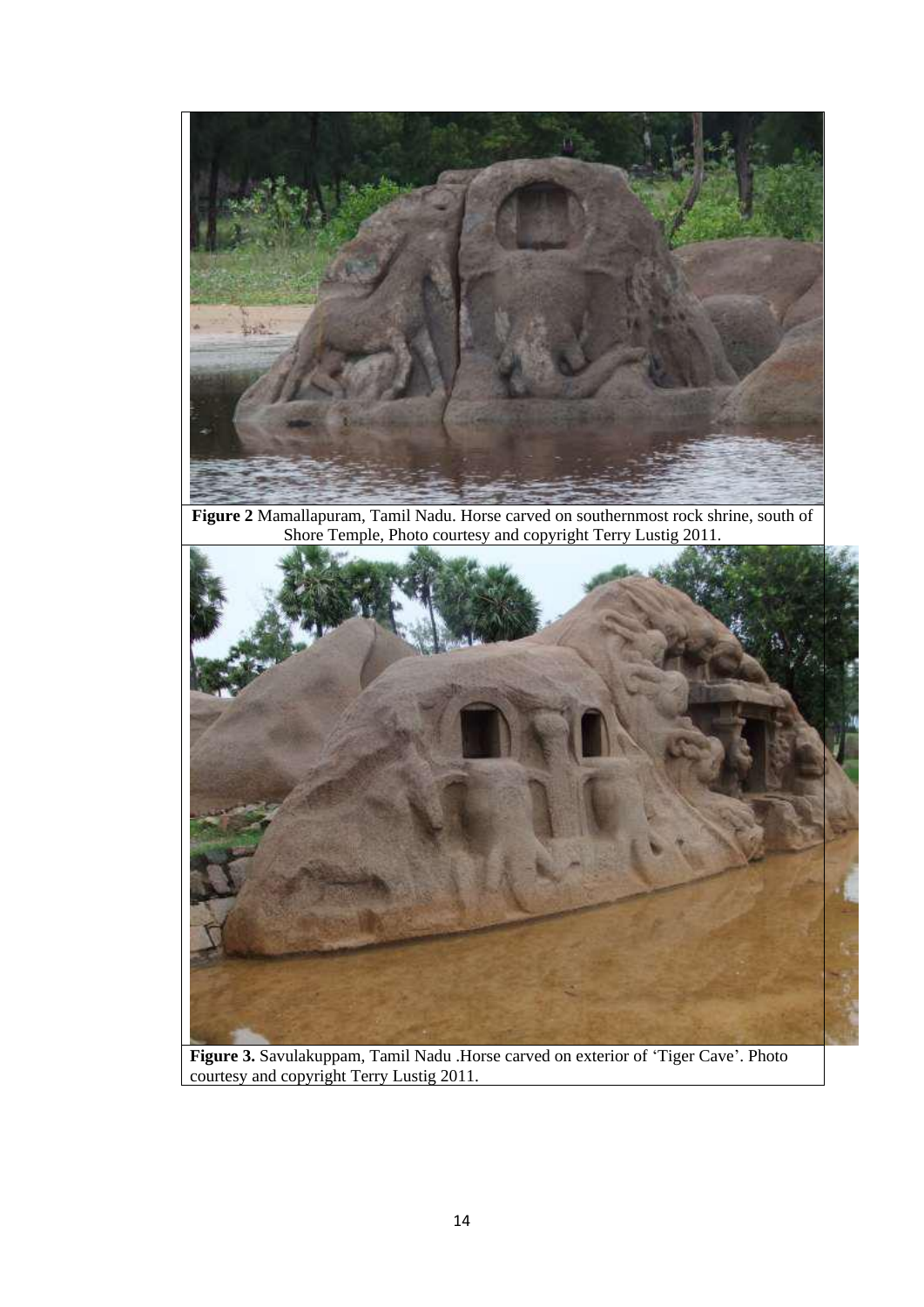

**Figure 4.** Angkor Wat. Galerie des Princes: Lvo cavalry**.** Photo courtesy and copyright Claudia Marchesi 2010.